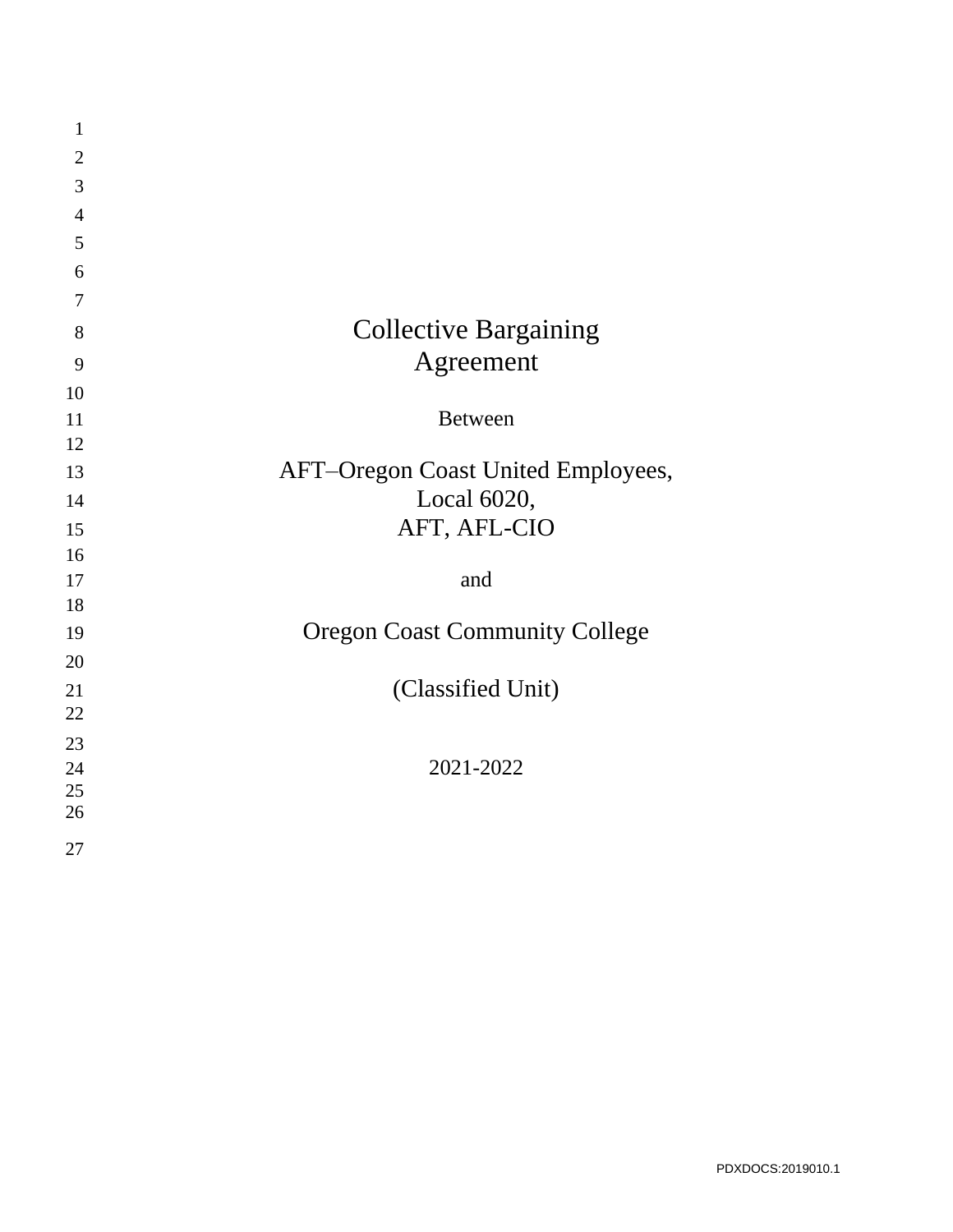| 28 | <b>TABLE OF CONTENTS</b>                                |  |
|----|---------------------------------------------------------|--|
| 29 |                                                         |  |
| 30 |                                                         |  |
| 31 |                                                         |  |
| 32 |                                                         |  |
| 33 |                                                         |  |
| 34 |                                                         |  |
| 35 |                                                         |  |
| 36 |                                                         |  |
| 37 |                                                         |  |
| 38 |                                                         |  |
| 39 |                                                         |  |
| 40 |                                                         |  |
| 41 |                                                         |  |
| 42 |                                                         |  |
| 43 |                                                         |  |
| 44 |                                                         |  |
| 45 |                                                         |  |
| 46 |                                                         |  |
| 47 | ARTICLE XIX - COMPENSATION ERROR! BOOKMARK NOT DEFINED. |  |
| 48 |                                                         |  |
| 49 |                                                         |  |
| 50 |                                                         |  |
| 51 |                                                         |  |
| 52 |                                                         |  |
| 53 |                                                         |  |
| 54 |                                                         |  |
| 55 |                                                         |  |
| 56 |                                                         |  |
| 57 |                                                         |  |
| 58 |                                                         |  |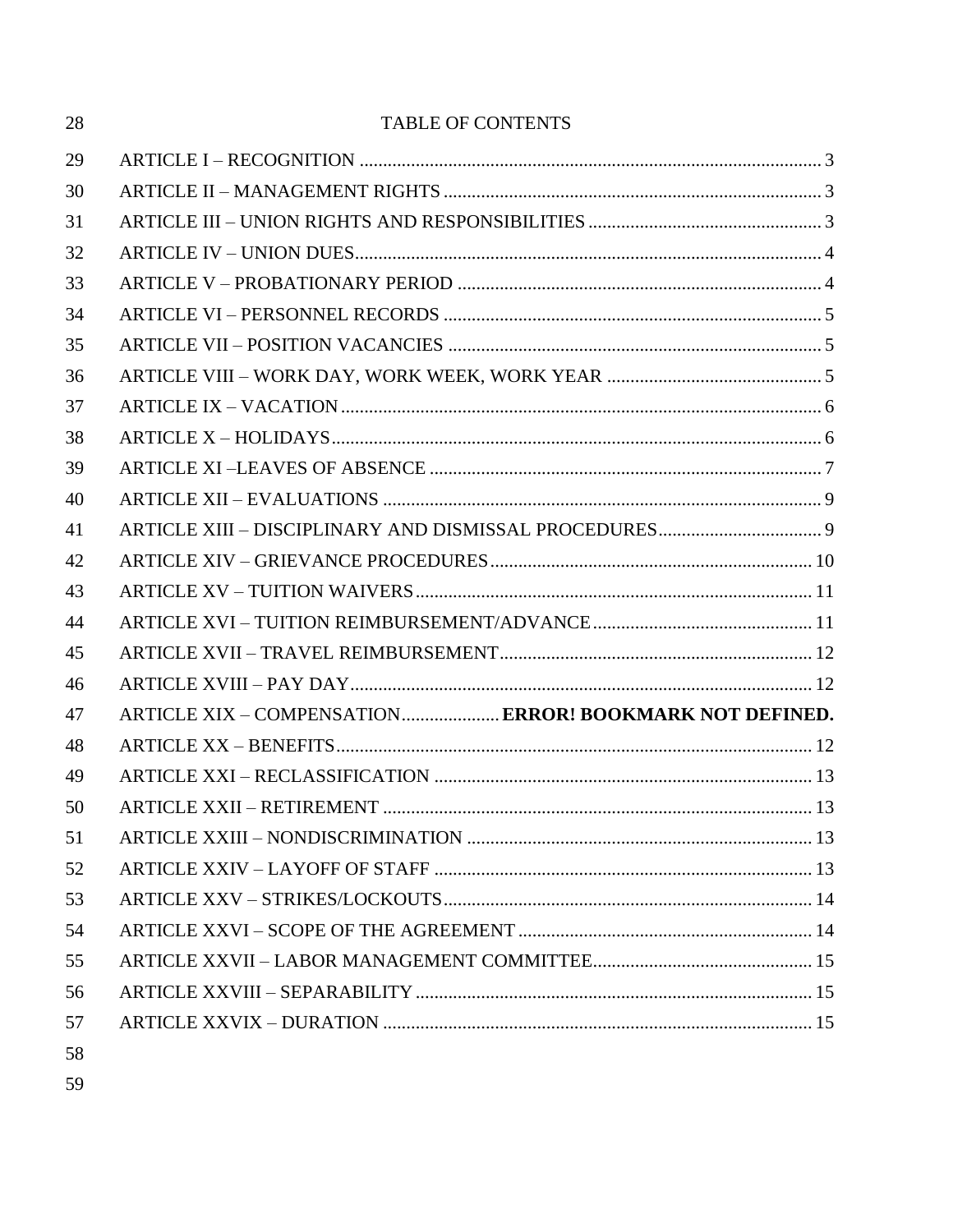- This Agreement is made and entered into by and between Oregon Coast Community College,
- hereinafter referred to as the College, and AFT-Oregon Coast United Employees, Local 6020, AFT,
- AFL-CIO, hereinafter referred to as the Union, for itself and on behalf of the employees in the
- bargaining unit described herein.
- <span id="page-2-0"></span>

### **ARTICLE I – RECOGNITION**

 The College recognizes the Union as the sole and exclusive bargaining representative for all part-time and full-time non-faculty employees of the employer, excluding managers, supervisors, confidential employees as defined by ORS 243.650, casual employees as defined in the Memorandum of Understanding, attached as Appendix B, and instructors of non-credit, non-transferable community

- education courses, as determined by the Employment Relations Board on May 6, 2013, Case No. CC-002-13.
- <span id="page-2-1"></span>

### **ARTICLE II – MANAGEMENT RIGHTS**

Subject to the provisions of this Agreement, the College has the full right and authority to manage and

administer the College and its employees. This includes, but is not limited to, establishment and

management of properties, resources, and facilities; determination of the administrative organization;

determination of financial policies of the College, the appointment, direction, evaluation, discipline,

and supervision of employees; the right to determine educational courses and programs, curriculum,

and services of the College; and the number and location of job positions required.

Nothing in the Agreement shall limit in any way the College's right to contract or subcontract work,

nor shall it require the College to bargain such decisions with the Union, nor shall it require the

College to continue in existence any of its present courses or programs in their present form and /or

location or on any other such basis. This provision, however, does not limit the Union's right to bargain

82 the impact of such decisions.

<span id="page-2-2"></span>

### **ARTICLE III – UNION RIGHTS AND RESPONSIBILITIES**

*3.1 Information*

Within ten (10) calendar days of the hiring of a new unit member the College will provide the Union

with the employee's name, date of hire, job title, FTE appointment, rate of pay, College contact

information (email, office number, phone extension) and personal contact information (address, phone

 number(s), email). All information shall be held confidential by the Union and used for Union business.

 Upon request of the union, and no less than every 120 days, the College will provide the Union with a list of all bargaining unit employees including their name, date of hire, job title, FTE appointment, rate of pay, College contact information (email, office number, phone extension) and personal contact

- information (address, phone number(s), email).
- The Union will annually provide the College with a list of its officers and representatives. A Union point of contact will also be designated for receipt of College communications.
- 

The College will abide by any law regarding Union officer access to new employees. The Union will

have the opportunity to meet with new employees within 30 calendar days of hire for a period of at

least 30 minutes but not more than 120 minutes and such meetings shall not interfere with the

operational needs of the College.

*3.2 Communications*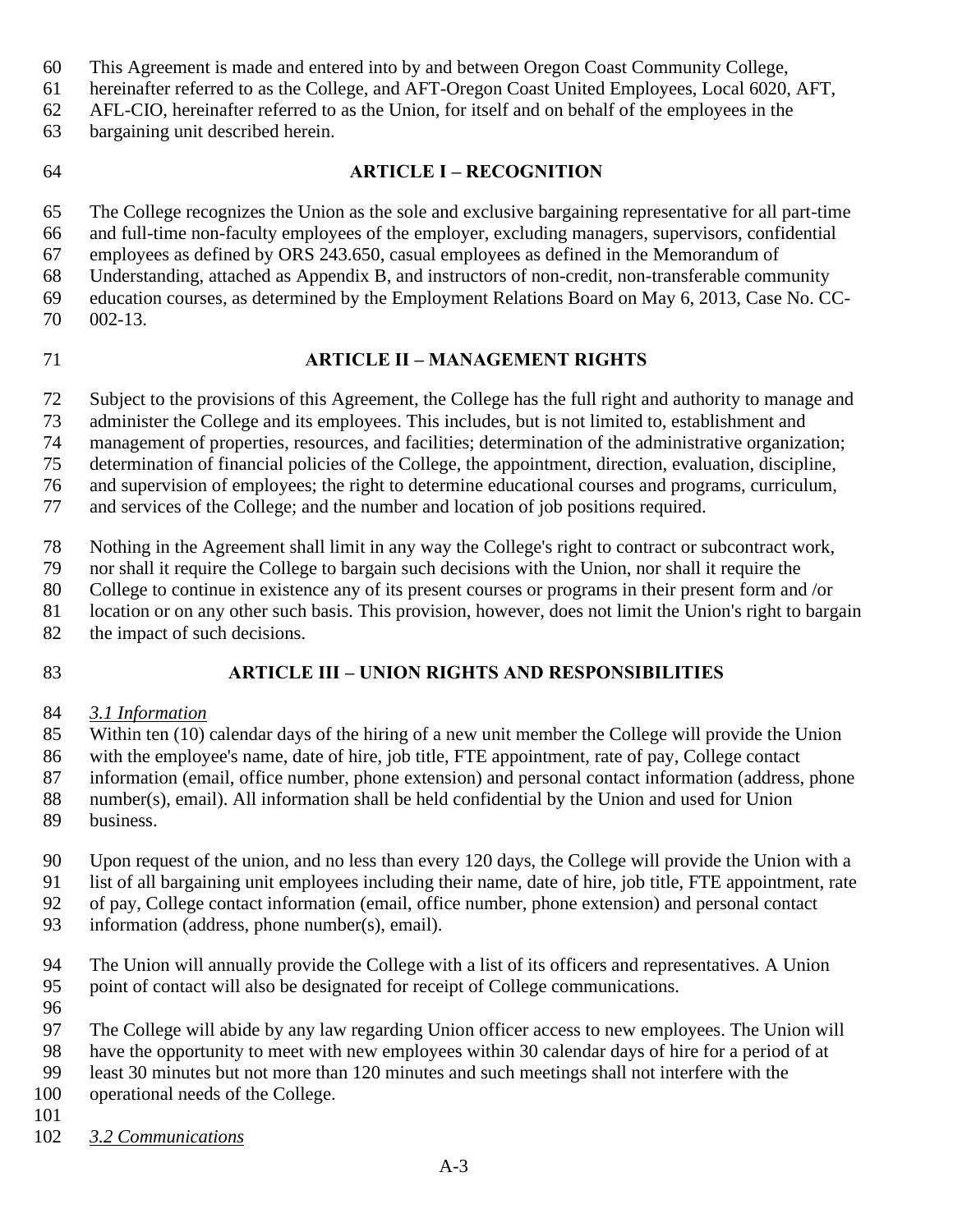- The College agrees to allow the Union reasonable use of College internal mail service, and college
- mailboxes for official union business.
- The College will designate two spaces at the Central Campus for bulletin boards, purchased by the
- Union at the Union's expense and installed by the College.

### *3.3 Facilities*

 The Union may use College facilities such as classrooms or meeting rooms for official Union business at no cost provided it abides by any facility usage policies.

### *3.4 Union Access*

- Representatives of the Union or any of its affiliates shall have reasonable access to all bargaining unit
- work areas for the purposes of administering this agreement, provided that such access does not
- interfere with the normal business of the College.

# *3.5 Equipment*

- Union representatives will have the same access to equipment available to the public, such as copiers
- or computers. The College will issue the Union a copier code for use of publicly available copiers,
- which the Union may use to make a reasonable number of copies, not to exceed 200 in a calendar year.
- *3.6 Release time*
- Union representatives shall be allowed reasonable release time during the employee's regular work
- hours for representational meetings and other duties required for contract negotiation and
- administration without loss of compensation, seniority, leave accrual, or any other benefits.
- The Union officers or designees shall be allowed up to three days total per fiscal year paid release time
- to attend Union sponsored meetings, conferences, conventions or trainings. The Union agrees to reimburse the College for the related payroll costs for those days.
- 
- Release time shall be scheduled with the immediate supervisor with consideration for the operational needs of the College.
- <span id="page-3-0"></span>

# **ARTICLE IV – UNION DUES**

The College shall deduct monthly Union dues from the paycheck of each bargaining unit member who

submits a written authorization for such deduction. The Union shall specify in writing at least ten (10)

- days prior to the end of the month names of new members, a copy of the dues deduction authorization
- for each new member, and the dollar and /or the percentage deduction to be applied from the paycheck
- each month.
- The College shall remit to the Union the deductions made pursuant to this article together with the names of the employees for whom the deductions were made and the amounts deducted for each within ten (10) days from the payday on which the deductions were made.
- 
- The Union agrees to indemnify and hold the College harmless from any and all claims relating to any deduction made pursuant to this article.
- <span id="page-3-1"></span>

### **ARTICLE V – PROBATIONARY PERIOD**

- Upon hire, every employee covered by this agreement shall serve a probationary period of 90 days.
- The College may extend the probationary period up to an additional ninety-days for any reason it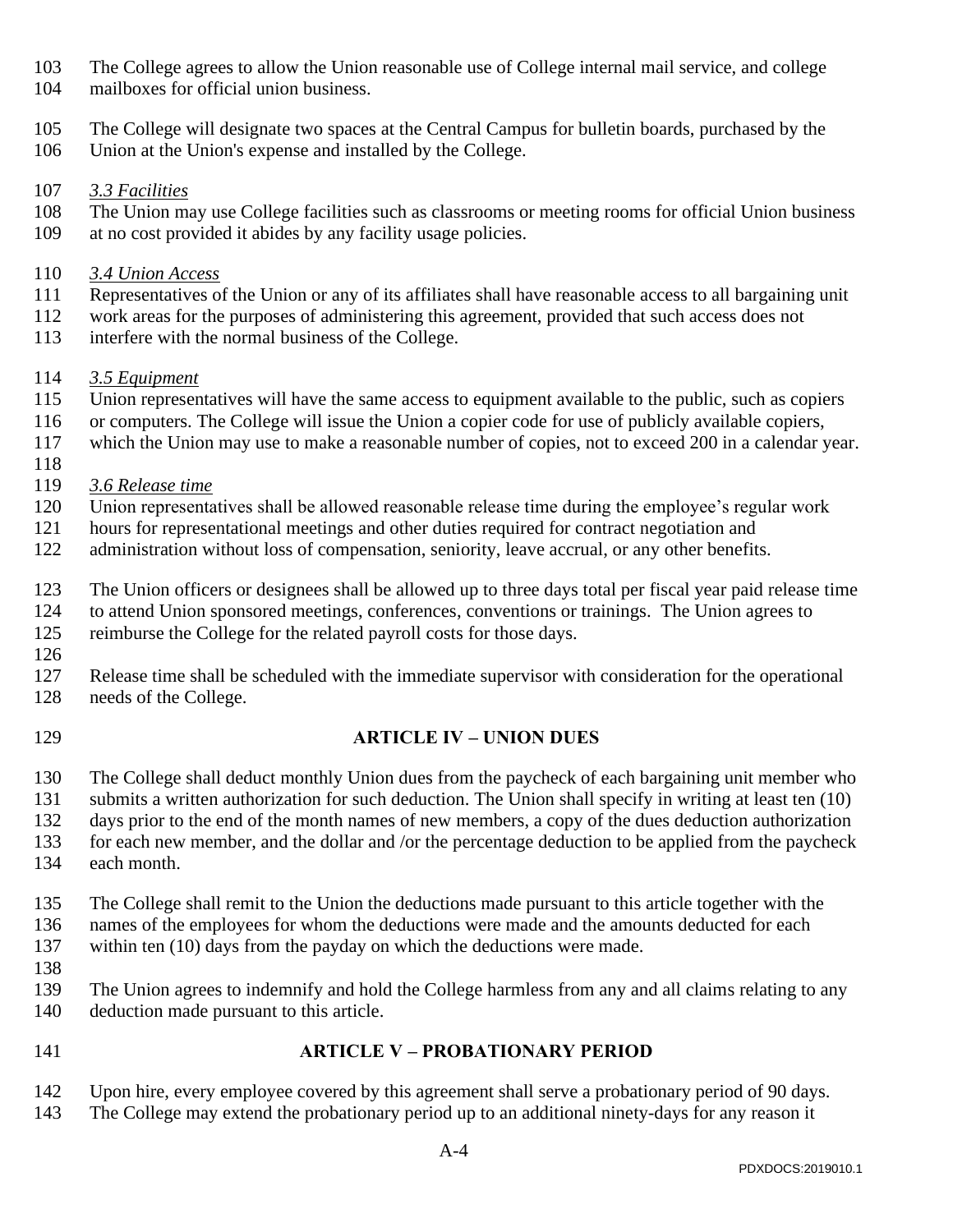- determines warrants such an extension. Employees and the Union shall be notified upon the
- completion of the probationary period.
- <span id="page-4-0"></span>

### **ARTICLE VI – PERSONNEL RECORDS**

 An official personnel file shall be maintained by the Office of Human Resources. The file shall contain copies of evaluations, commendations, letters, or other materials deemed appropriate by the College.

Employees may inspect their personnel file during regular office hours after providing at least one

workday's notice to the Office of Human Resources. A representative of the Union can review an

employee's personnel file after receiving a written, signed authorization from the employee authorizing

- such review. Employees may receive copies of materials in their personnel files at the unit member's
- cost, which will be no more than the amount reasonably calculated to cover the actual cost of providing the service.
- 

An employee shall have the right to place a written statement of explanation or rebuttal to any material

placed in their file. Disciplinary documents shall be signed or initialed by the employee before

- placement in the personnel file, indicating the material has been read. In the event that the employee
- refuses to sign, such will be noted on the document(s) and the document(s) will be placed in the
- personnel file.
- <span id="page-4-1"></span>

### **ARTICLE VII – POSITION VACANCIES**

- All College employment opportunities are posted on the Employment Opportunities page of the
- College website and are available within the employee payroll portal.
- Applications from College employees will be subject to the same screening process as outside
- applicants. In the formal recruitment process, preference will be given to a qualified employee of the
- College when they are a finalist for a position and when all of the finalists present equal qualifications
- at the conclusion of any interviews.
- <span id="page-4-2"></span>

# **ARTICLE VIII – WORKDAY, WORK WEEK, WORK YEAR**

*8.1 Work Week*

 The Oregon Coast Community College work week is established as 12:00 a.m. Sunday through 11:59 p.m. Saturday.

- 
- *8.2 Workday*

 The standard full-time workday at Oregon Coast Community College is eight (8) hours and the regular work week is forty (40) hours. The College retains discretion to set schedules according to the needs of the College, including, without limitation, determining the days on which the College is open or

- closed.
- 
- *8.3 Flexible Schedule*

A unit member may request an alternate work schedule. The schedule must be requested in writing and

- approved by the appropriate supervisor. Nothing in this paragraph precludes the College from setting
- schedules according to the need of the College. No grievance may be submitted concerning a determination concerning a requested flexible schedule.
- 
- *8.4 Breaks and Meal Periods*

PDXDOCS:2019010.1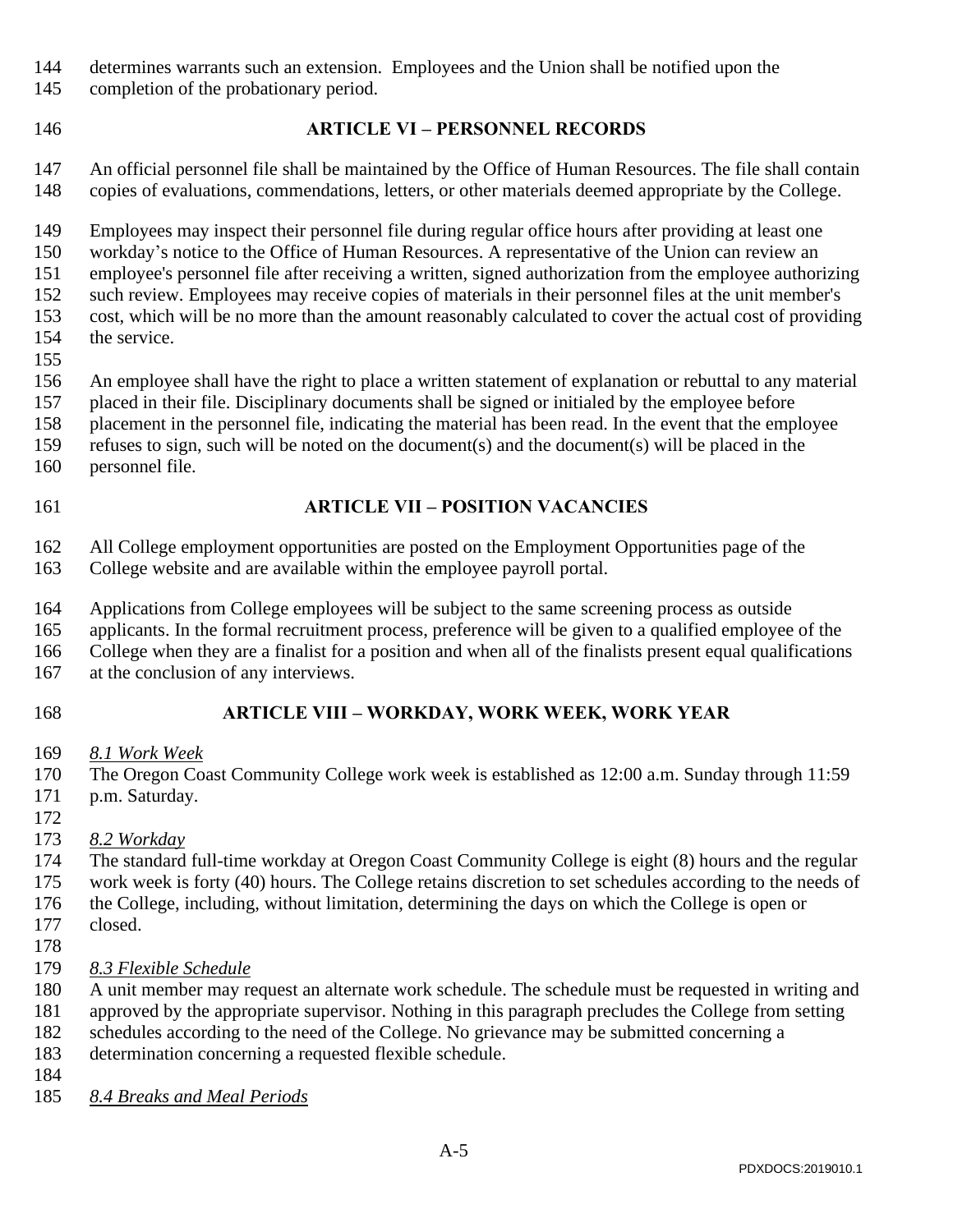- Employees will receive break and meal periods at or greater than the minimum prescribed schedule
- under regulations of the Oregon Bureau of Labor and Industries.
- 
- *8.5 Schedule Changes*
- When the College determines it is necessary to make a schedule change that affects all unit members
- for a period of greater than two calendar months, it will strive to provide employees at least forty-five (45) days' notice.
- <span id="page-5-0"></span>

### **ARTICLE IX – VACATION**

A. Full-time employees shall accrue vacation hours at the following rates:

| During this period: | Days of Vacation | Vacation Accrued per month |
|---------------------|------------------|----------------------------|
| $0-36$ months       |                  | 8 hours per month          |
| 37-84 months        |                  | 12 hours per month         |
| 85 months or longer | 24               | 16 hours per month         |

- B. Part-time employees shall have their vacation accrual pro-rated according to the percentage of FTE 197 they work.
- C. Vacation accrual shall apply only during months in which the employee is in a paid status (either actively at work or on approved paid sick or vacation leave) for more than half the working days of 201 that month.
- D. Vacation leave must be scheduled in advance and must have supervisory approval. Vacation leave shall be granted or denied based on the operational requirements of the department.
- E. Vacation hours may accrue to a maximum of 160 hours, which will be paid out at the termination of employment. Employees must use any excess vacation hours within 30 days of reaching maximum accrual.
- F. Upon termination, resignation, or a reduction in work hours which affects eligibility for vacation accrual, employees shall receive cash compensation for unused vacation hours up to the maximum accrual. If the employee is terminated during the probation period, the employee shall not be eligible to receive any compensation time for accrued vacation time.
- G. In the event of an employee's death, all monies due for accumulated but unused vacation shall be paid to the decedent's estate.
- <span id="page-5-1"></span>

# **ARTICLE X – HOLIDAYS**

- A. Oregon Coast Community College recognizes the following holidays:
- Labor Day
- Veteran's Day
- Thanksgiving Day
- Day after Thanksgiving
- Day before Christmas
- Christmas Day
- New Year's Eve Day
- New Year's Day
- Martin Luther King Day
- President's Day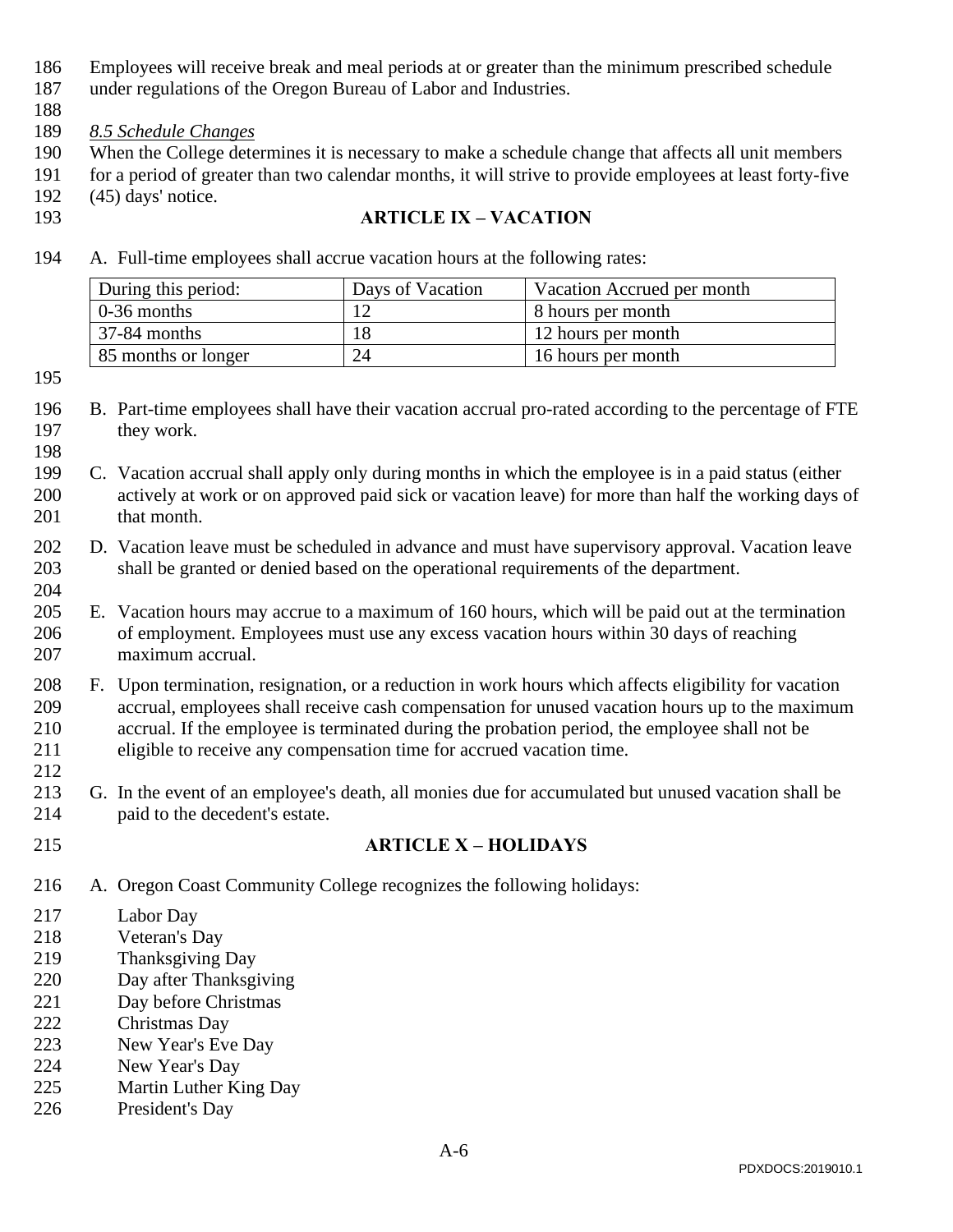- Memorial Day
- Juneteenth

- Independence Day
- B. For each year of the contract, the College also recognizes as holidays under this section, the days between Christmas Day and New Year's Eve Day.
- C. Employees shall be paid for those holidays which fall within their normal work year not to exceed 235 eight (8) hours per holiday. If the College is on a four-ten-hour-day schedule during the  $4<sup>th</sup>$  of July holiday, full-time employees shall be paid up to 10 hours for that holiday. Part-time employees 237 shall have the 10 hours for the  $4<sup>th</sup>$  of July pro-rated according to their FTE appointment.
- D. Part-time employees shall have their holiday hours front-loaded in the payroll software at the beginning of each fiscal year. These holiday hours shall be pro-rated according to the percentage of appointed FTE. These hours are, not to exceed 8 hours per holiday. To use holiday hours, employees must be in paid status (either actively at work or on approved paid sick or vacation leave) for more than half the working days of the month in which the holiday occurs. Holiday hours shall expire at the end of the fiscal year if not used. With supervisor permission, holiday hours may be used on workdays that are not holidays, as long as utilization of the holiday hours does not cause the employee to exceed the amount of hours per week they are assigned. Holiday hours used, but not yet earned, shall be deducted from a final check in the event of a separation.
- E. When holidays occur on a Saturday, the preceding workday is observed as a holiday. When holidays occur on Sunday, the following workday is observed as a holiday.
- F. If an employee has agreed to work on a designated holiday, they will be compensated at double- time in lieu of holiday pay.
- G. If a holiday occurs during an employee's authorized paid absence, the holiday will be paid and not charged against sick or vacation time. Holidays occurring during leave without pay will be unpaid.
- <span id="page-6-0"></span>

# **ARTICLE XI –LEAVES OF ABSENCE**

- For the purpose of this article an immediate family member is defined as a parent, step-parent, spouse, domestic partner, child, step-child, (when the employee serves in a parental relationship), grandchild, brother, sister, grandparent, son-in-law, or daughter-in-law. The definition of a child will include members of the household who are legally placed foster children or dependents for whom the employee or employee's spouse is legal guardian. In-law relationships shall also include those who are
- related to an employee through a domestic partner.

# *11.1 Sick Leave*

- A. Accrual: Full-time employees shall accrue sick leave at a rate of .04615 per hour worked, up to a maximum accrual of 96 hours per year. Part-time employees eligible for benefits shall accrue sick leave hours pro-rated by the percentage of their FTE appointment. Part-time employees not eligible for benefits shall accrue sick leave at the rate of one (1) hour of sick leave for every thirty (30) hours worked as outlined in Oregon Sick Leave Law. Sick leave shall accrue from the first day of employment, however it may be used only upon successful completion of the initial ninety (90) day probationary period.
- For full-time and part-time employees who are eligible for benefits, to earn their full sick leave accrual for a given month, they must be in a paid status (either actively at work or on approved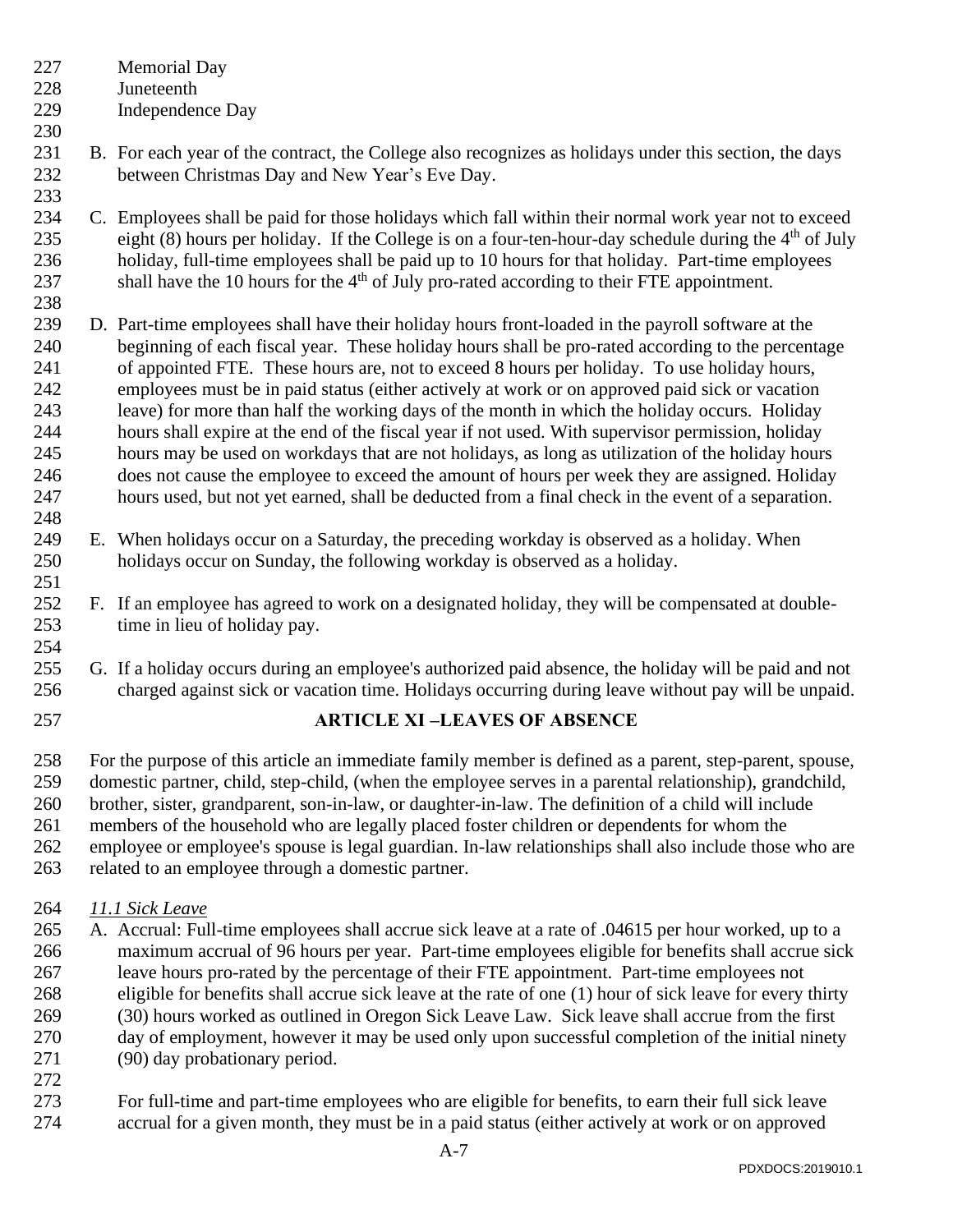- paid leave) for more than half of their scheduled workdays in that month. If they are not in a paid
- status for more than half their scheduled workdays in a given month, then they shall accrue sick
- leave at the rate of one (1) hour of sick leave for every thirty (30) hours worked as outlined in Oregon Sick Leave Law. Unused sick leave shall accumulate for an unlimited number of hours.
- 
- B. Use: Sick leave may be taken to prevent loss of income as a result of absences due to illness,
- injury, medical or dental appointments or when the health of others will be affected due to the employee's condition.
- Sick leave may also be taken to prevent loss of income resulting from absence due to an illness, injury, medical or dental appointment of an employee's immediate family member.

#### *11.2 Personal Leave*

- Employees who have completed their initial ninety (90) day probationary period shall receive sixteen
- (16) personal leave hours per fiscal year. During the first year of eligibility, employees who are hired
- during the second half of the fiscal year will receive one-half of the leave accrual. Personal leave must
- be used prior to the end of the fiscal year. Part-time employees will receive personal leave based on a
- percentage of their FTE appointment.

# *11.3 Leaves under Federal and Oregon Law*

- The College will provide employees eligible for leave under federal and state law leave to which they are legally entitled.
- *11.4 Bereavement Leave*
- After completion of the initial ninety (90) day probationary period, employees shall be allowed up to five (5) days of paid leave due to the death of an immediate family member.
- 
- *11.5 Education Leave*
- Educational leave may be granted to an employee at the discretion of the College President for the
- purpose of educational development. Educational development may include, but is not limited to:
- obtaining professional certification, licensing, short-term training, or pursuing an educational certificate or degree. This is unpaid leave separate and distinct from Tuition Waiver and Tuition
- Reimbursement described in Articles XV and XVI.
- 

# *11.6 Legal Leave*

- Employees required to appear in court or hearings due to a call to jury duty, a subpoena to appear to testify where the employee is not personally the plaintiff, the defendant or the object of investigation
- shall be allowed to attend without loss of pay. Any per diem fees paid for such duty shall be paid to the college.
- 
- *11.7 Emergency Closure*
- Unless the College locations have been declared closed, employees are expected to report to work. If
- the College is declared closed due to reasons of an emergency nature, the employees shall suffer no
- loss of pay up to forty (40) hours per fiscal year.
- *11.8 Inclement Weather*
- College Closed: In the event of a full or partial-day closure due to inclement weather, the employee
- 321 shall suffer no loss of pay up to their regularly scheduled hours for the day(s) up to forty (40) hours per
- fiscal year.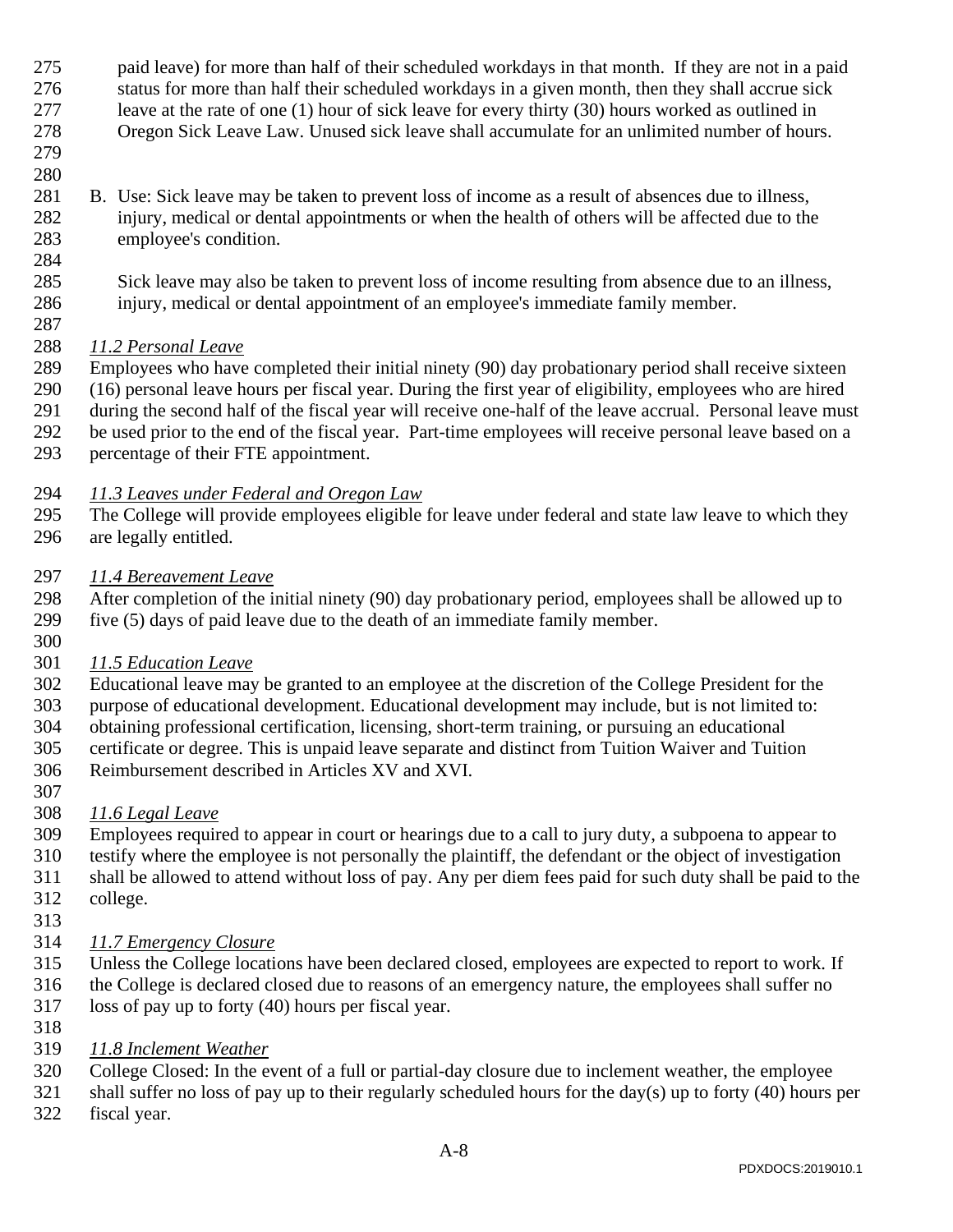<span id="page-8-1"></span><span id="page-8-0"></span>

| 323<br>324<br>325<br>326<br>327                             | College Open: If an employee deems that they would not be safe traveling to work, they must notify<br>their supervisor. With supervisor approval, employees may either make up the hours during the work<br>week or substitute vacation or personal leave for the hours of work missed.                                                                                                                                                                                                                                                                                                                                                                                                                                                                                                                                                                                                                      |  |  |  |  |  |  |  |  |  |
|-------------------------------------------------------------|--------------------------------------------------------------------------------------------------------------------------------------------------------------------------------------------------------------------------------------------------------------------------------------------------------------------------------------------------------------------------------------------------------------------------------------------------------------------------------------------------------------------------------------------------------------------------------------------------------------------------------------------------------------------------------------------------------------------------------------------------------------------------------------------------------------------------------------------------------------------------------------------------------------|--|--|--|--|--|--|--|--|--|
| 328<br>329                                                  | <b>ARTICLE XII - EVALUATIONS</b>                                                                                                                                                                                                                                                                                                                                                                                                                                                                                                                                                                                                                                                                                                                                                                                                                                                                             |  |  |  |  |  |  |  |  |  |
| 330<br>331<br>332<br>333<br>334                             | The College may, at its discretion, conduct performance evaluations which will include a review of the<br>employee's position description. A unit member may request an evaluation if the unit member has not<br>been evaluated in the previous fourteen (14) months. The Supervisor shall perform the evaluation<br>within one calendar month of the request or a written response as to why the evaluation is not<br>necessary.                                                                                                                                                                                                                                                                                                                                                                                                                                                                            |  |  |  |  |  |  |  |  |  |
| 335<br>336<br>337<br>338<br>339<br>340<br>341<br>342<br>343 | Supervisors shall provide the employee a minimum of two (2) days' notice prior to meeting to formally<br>discuss a performance evaluation. The supervisor shall discuss the evaluation and provide the<br>employee with a copy. The official copy will be placed in the employee's personnel file. The<br>employee will sign the performance evaluation which acknowledges that he or she has read and<br>understands the contents. The employee's signature does not constitute agreement with the evaluation<br>but confirms that the employee has read and understands its content. The form will indicate the<br>agreement or disagreement of the employee with the content of the evaluation and the employee will<br>have the opportunity to provide written comments. A grievance concerning a performance evaluation<br>shall be limited to an allegation that the evaluation was done in bad faith. |  |  |  |  |  |  |  |  |  |
| 344                                                         | <b>ARTICLE XIII - DISCIPLINARY AND DISMISSAL PROCEDURES</b>                                                                                                                                                                                                                                                                                                                                                                                                                                                                                                                                                                                                                                                                                                                                                                                                                                                  |  |  |  |  |  |  |  |  |  |
| 345<br>346<br>347                                           | A. During the probation period, employee's employment is at will and the College may end the<br>employee's employment for any legal reason or no reason at all. An employee may not grieve a<br>dismissal that occurs during the probationary period.                                                                                                                                                                                                                                                                                                                                                                                                                                                                                                                                                                                                                                                        |  |  |  |  |  |  |  |  |  |
| 348<br>349<br>350<br>351<br>352<br>353<br>354<br>355<br>356 | B. Disciplinary action, after the probationary period, shall only be taken for just cause.<br>"Just cause" includes that:<br>the employee knew or should have known that the act or acts engaged in were impermissible,<br>O<br>the College had evidence that the act or acts occurred,<br>$\circ$<br>the College provided the employee with an opportunity to provide information concerning the<br>$\circ$<br>College's concerns.<br>the College did not act in an arbitrary or capricious manner<br>$\circ$                                                                                                                                                                                                                                                                                                                                                                                               |  |  |  |  |  |  |  |  |  |
| 357<br>358<br>359<br>360                                    | C. The parties agree that inadequate performance may be grounds for performance management and<br>possible dismissal, and that the College may dismiss an employee for inadequate performance<br>without formal discipline.                                                                                                                                                                                                                                                                                                                                                                                                                                                                                                                                                                                                                                                                                  |  |  |  |  |  |  |  |  |  |
| 361<br>362<br>363<br>364<br>365                             | D. Prior to any adverse action, the employee shall be provided written notice outlining the<br>performance concerns and shall be given an appropriate amount of time to correct the outlined<br>deficiencies unless the performance concern is one that such notice and opportunity to improve is<br>not appropriate.                                                                                                                                                                                                                                                                                                                                                                                                                                                                                                                                                                                        |  |  |  |  |  |  |  |  |  |
| 366<br>367<br>368                                           | E. In the event a grievance is pursued to arbitration concerning dismissal based on inadequate<br>performance, the arbitrator will be limited to considering whether the College determined in good<br>faith that performance warranted dismissal.                                                                                                                                                                                                                                                                                                                                                                                                                                                                                                                                                                                                                                                           |  |  |  |  |  |  |  |  |  |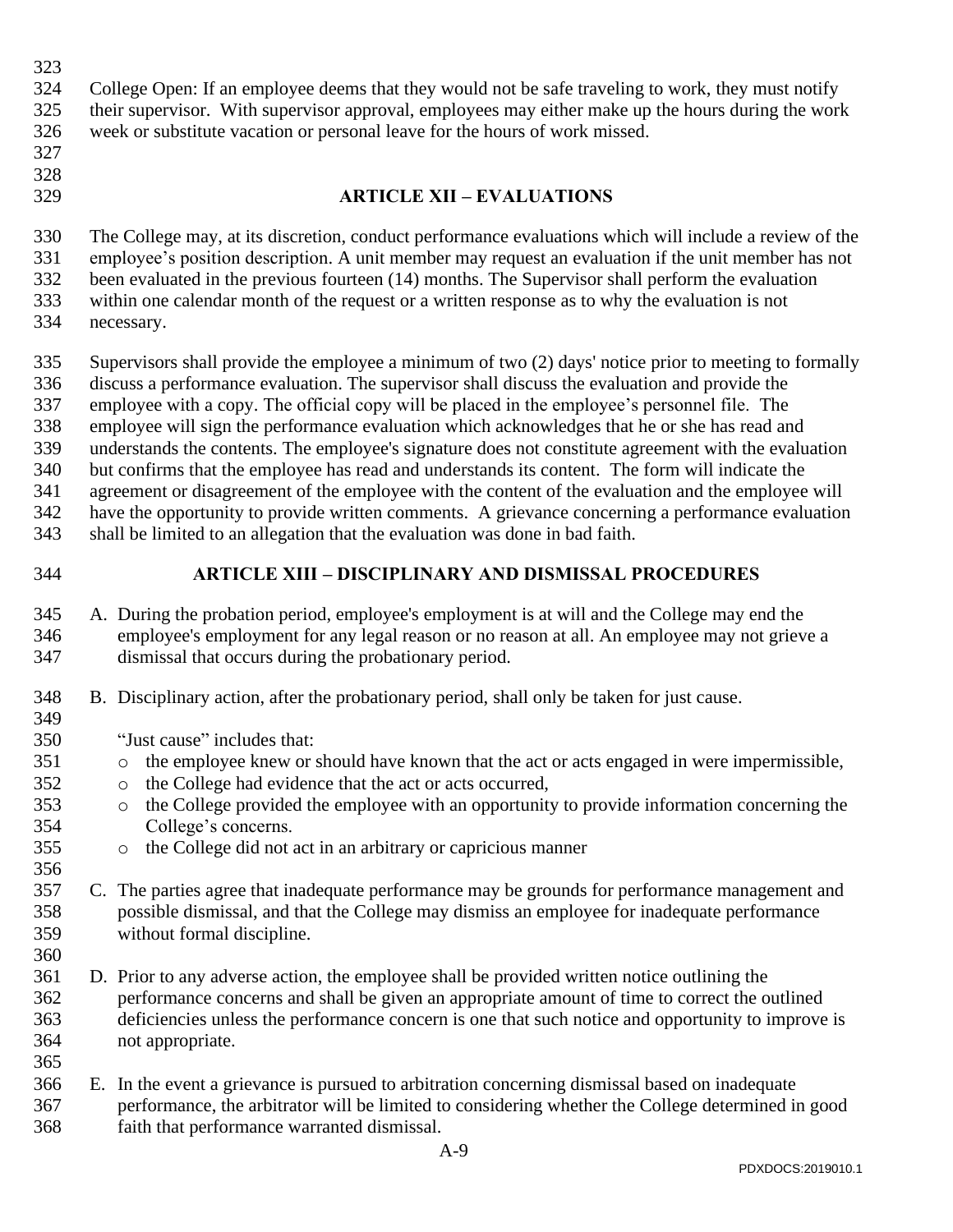<span id="page-9-0"></span>

| 369        |                                                                                                                                                                                                   |  |  |  |  |  |  |  |  |  |  |  |  |
|------------|---------------------------------------------------------------------------------------------------------------------------------------------------------------------------------------------------|--|--|--|--|--|--|--|--|--|--|--|--|
| 370        | F. Discipline actions may include:                                                                                                                                                                |  |  |  |  |  |  |  |  |  |  |  |  |
| 371        | oral and written reprimands or warnings placed in the employee's personnel file<br>$\circ$                                                                                                        |  |  |  |  |  |  |  |  |  |  |  |  |
| 372        | demotion<br>$\circ$                                                                                                                                                                               |  |  |  |  |  |  |  |  |  |  |  |  |
| 373        | suspension<br>$\circlearrowright$                                                                                                                                                                 |  |  |  |  |  |  |  |  |  |  |  |  |
| 374        | dismissal<br>$\circ$                                                                                                                                                                              |  |  |  |  |  |  |  |  |  |  |  |  |
| 375        |                                                                                                                                                                                                   |  |  |  |  |  |  |  |  |  |  |  |  |
| 376        | G. The College shall notify Union leadership of all written disciplines and non-probationary employee                                                                                             |  |  |  |  |  |  |  |  |  |  |  |  |
| 377        | dismissals.                                                                                                                                                                                       |  |  |  |  |  |  |  |  |  |  |  |  |
| 378        |                                                                                                                                                                                                   |  |  |  |  |  |  |  |  |  |  |  |  |
| 379        |                                                                                                                                                                                                   |  |  |  |  |  |  |  |  |  |  |  |  |
| 380        | <b>ARTICLE XIV - GRIEVANCE PROCEDURES</b>                                                                                                                                                         |  |  |  |  |  |  |  |  |  |  |  |  |
| 381<br>382 | The purpose of this procedure is to provide for an orderly and expeditious process to secure, at the<br>lowest possible level, solutions to disputes relating to interpretation of the Agreement. |  |  |  |  |  |  |  |  |  |  |  |  |
| 383        | 14.1 Definitions                                                                                                                                                                                  |  |  |  |  |  |  |  |  |  |  |  |  |
| 384        | Grievant is defined as an employee or a group of employees who allege a violation of the terms of this                                                                                            |  |  |  |  |  |  |  |  |  |  |  |  |
| 385        | Agreement. The term grievant also includes the Union with respect to grievances growing out of an                                                                                                 |  |  |  |  |  |  |  |  |  |  |  |  |
| 386        | alleged violation of its organizational rights under this Agreement, however, no grievance concerning                                                                                             |  |  |  |  |  |  |  |  |  |  |  |  |
| 387        | an alleged violation of organizational right is subject to arbitration.                                                                                                                           |  |  |  |  |  |  |  |  |  |  |  |  |
| 388        |                                                                                                                                                                                                   |  |  |  |  |  |  |  |  |  |  |  |  |
| 389        | Grievance is defined as an allegation that a specific section of this Agreement has been violated.                                                                                                |  |  |  |  |  |  |  |  |  |  |  |  |
| 390        |                                                                                                                                                                                                   |  |  |  |  |  |  |  |  |  |  |  |  |
| 391        | A grievance shall not include any matter as to which the College is without authority to act, any matter                                                                                          |  |  |  |  |  |  |  |  |  |  |  |  |
| 392        | for which a specific remedy has been prescribed by State and/or Federal Statute, or the dismissal of a                                                                                            |  |  |  |  |  |  |  |  |  |  |  |  |
| 393        | probationary employee. A grievance shall not include any claim that the employee did not receive                                                                                                  |  |  |  |  |  |  |  |  |  |  |  |  |
| 394        | leave that the employee believes he or she is entitled to under federal or state law.                                                                                                             |  |  |  |  |  |  |  |  |  |  |  |  |
| 395        |                                                                                                                                                                                                   |  |  |  |  |  |  |  |  |  |  |  |  |
| 396        | Days are defined as Monday through Friday, excluding Saturdays, Sundays and College observed                                                                                                      |  |  |  |  |  |  |  |  |  |  |  |  |
| 397        | holidays. Days shall also mean those College workdays that occur during term breaks.                                                                                                              |  |  |  |  |  |  |  |  |  |  |  |  |
| 398        |                                                                                                                                                                                                   |  |  |  |  |  |  |  |  |  |  |  |  |
| 399        | Occurrence is defined as when the grievant knew or reasonably should have known of the event giving                                                                                               |  |  |  |  |  |  |  |  |  |  |  |  |
| 400        | rise to the violation.                                                                                                                                                                            |  |  |  |  |  |  |  |  |  |  |  |  |
| 401        |                                                                                                                                                                                                   |  |  |  |  |  |  |  |  |  |  |  |  |
| 402        | 14.2 Process                                                                                                                                                                                      |  |  |  |  |  |  |  |  |  |  |  |  |
| 403        | Informal Resolution: Whenever possible, grievances shall be discussed with the immediate supervisor                                                                                               |  |  |  |  |  |  |  |  |  |  |  |  |
| 404        | who has the authority to resolve the issue.                                                                                                                                                       |  |  |  |  |  |  |  |  |  |  |  |  |
| 405        |                                                                                                                                                                                                   |  |  |  |  |  |  |  |  |  |  |  |  |
| 406        | STEP ONE: The grievance shall be submitted in writing to the Office of Human Resources within (20)                                                                                                |  |  |  |  |  |  |  |  |  |  |  |  |
| 407        | days of the occurrence. The grievance document shall set forth a statement of the grievance and the                                                                                               |  |  |  |  |  |  |  |  |  |  |  |  |
| 408        | alleged facts involved, relevant dates, applicable provisions of the agreement violated and the relief                                                                                            |  |  |  |  |  |  |  |  |  |  |  |  |
| 409        | sought. A written decision shall be provided to the grievant and the Union within (10) days.                                                                                                      |  |  |  |  |  |  |  |  |  |  |  |  |
| 410        |                                                                                                                                                                                                   |  |  |  |  |  |  |  |  |  |  |  |  |
| 411        | STEP TWO: In the event that the grievance is not resolved at step one, the grievant shall submit the                                                                                              |  |  |  |  |  |  |  |  |  |  |  |  |
| 412        | written grievance and supporting documentation to the College President within ten (10) days of                                                                                                   |  |  |  |  |  |  |  |  |  |  |  |  |
| 413        | receipt of the Office of Human Resources or designee's written response at step one. The President                                                                                                |  |  |  |  |  |  |  |  |  |  |  |  |
| 414        | shall provide a written response with ten (10) days.                                                                                                                                              |  |  |  |  |  |  |  |  |  |  |  |  |
| 415        |                                                                                                                                                                                                   |  |  |  |  |  |  |  |  |  |  |  |  |
|            |                                                                                                                                                                                                   |  |  |  |  |  |  |  |  |  |  |  |  |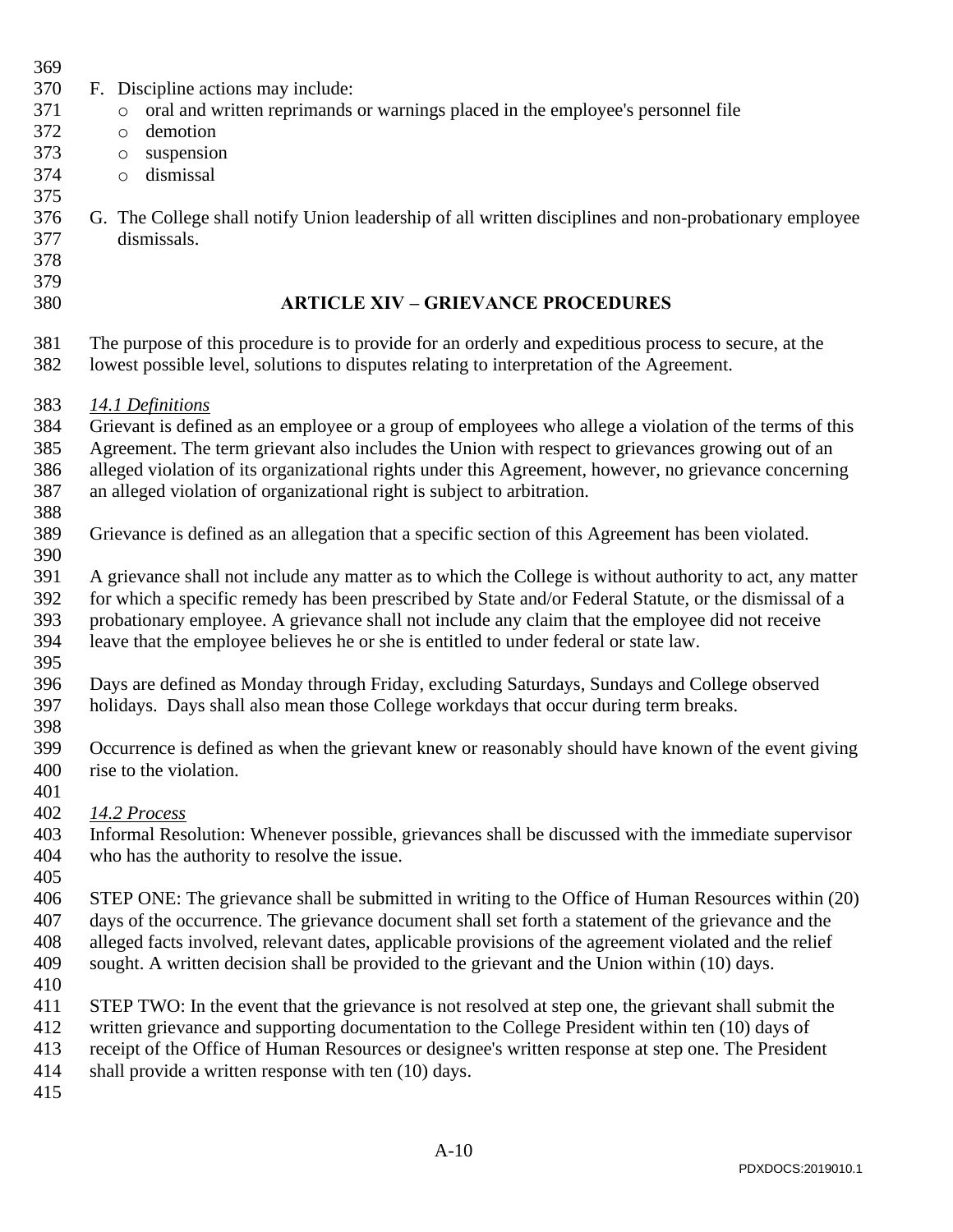- STEP THREE: If the step two decision is not acceptable to the Union, the Union shall notify the
- President within ten (10) days that the grievance be submitted to final and binding arbitration.
- 

Time Limits: Failure of the College at any step of the procedure to communicate a decision in writing

within the specified time limits shall permit the grievant to proceed to the next step. Failure of the

grievant at any step of the procedure to appeal the grievance to the next step within the specified time

- limit shall deem the grievance resolved. Time limits at any step in the grievance procedure may be
- extended if mutually agreed to in writing by the parties.
- *14.3 Arbitration*

Within twenty (20) days after a written notice of arbitration the parties shall request that the Oregon

 Employment Relations Board furnish a list of seven (7) Oregon and Washington arbitrators and, upon receipt, alternately strike names until one (1) remains, and submit the matter to arbitration. The parties

- may mutually select an arbitrator without requesting a list of arbitrators.
- 

 The designated arbitrator shall set a time and place for hearing which is agreeable to both parties. The powers of the arbitrator shall be limited to interpreting this Agreement and determining if it has been violated. The decision of the arbitrator shall be binding on all parties.

- 
- The arbitration hearing shall be set on a date or time that ensures that the grievant and union's
- witnesses providing testimony at hearing shall suffer no loss of pay.
- 
- The fees and expenses of the arbitrator shall be shared equally by the parties.
- <span id="page-10-0"></span>

### **ARTICLE XV – TUITION WAIVERS**

Unit members who work twenty (20) hours per week or more and who are not on a paid or unpaid

leave of absence (except for leaves protected by federal or state statutes providing entitlements to

leave, which does not include the Americans With Disabilities Act) may have their tuition waived for

15 credits or up to \$600 of non-credit classes each term for classes offered by the College. Classes not

offered directly by the College such as Ed2Go, hosted online classes, and SBDC, shall be made

available at the cost, if any, incurred by the College.

- Employee dependents, (defined by the IRS as spouse, domestic partner, and/or a qualifying child), may use the tuition waiver benefit.
- 
- 
- 

# <span id="page-10-1"></span>**ARTICLE XVI – TUITION REIMBURSEMENT/ADVANCE**

 Unit members who work 20 hours per week or more may apply for tuition reimbursement for courses, seminars or other study. Reimbursement applies to tuition only; costs incurred in attending classes,

fees, mileage, lodging, books supplies, etc. are not reimbursable items. Such courses must relate

directly to the employee's area of professional expertise. Reimbursement must be approved in advance

by the President and the member's immediate supervisor. Unit members utilizing this benefit must

provide the College, in advance, on a term-by-term basis, a plan of courses to be taken and any work

time that must be missed to accommodate this schedule. Appropriate receipts must be submitted with

the request for reimbursement or, with sufficient verification, the College may write the check to be

payable directly to the scholastic institution(s).

Reimbursement will be limited to the equivalent cost of nine quarter hours per year.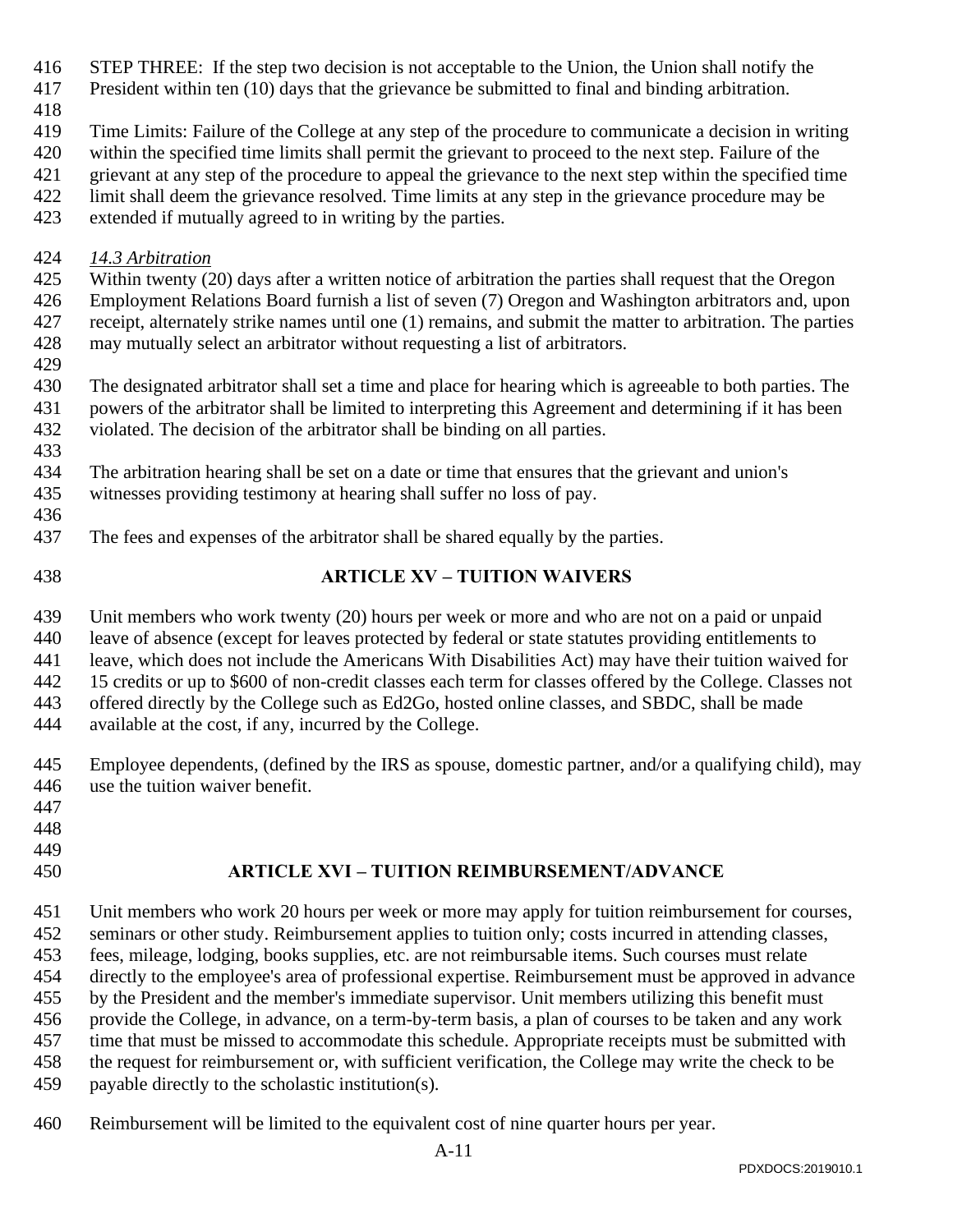A grade of A, B, C, P, or S must be earned unless the class is non-credit or non-graded. Verification of the final grade must be submitted upon completion of the class. If a unit member fails to achieve such a grade or fails to complete a proposed plan of courses, the unit member will reimburse the College for all previously paid tuition.

- 
- 

#### <span id="page-11-0"></span>**ARTICLE XVII – TRAVEL REIMBURSEMENT**

 When employees are required by the College, as part of their job, to use their personal vehicles for College business, they shall be reimbursed according to the College Travel Policy which follows the privately-owned-vehicle mileage reimbursement rates as set forth by the General Services

- Administration (GSA).
- The College Travel Policy that is currently in effect is a draft version and can be found in the "APPPS – Administrative Policy, Practices, Procedures" folder on the network shared drive called "Forms."
- College administrative policies that have had final approval can be found under the Administrative
- Policy link on the OCCC website. Administrative Policy [Oregon Coast Community College](https://oregoncoast.edu/administrative-policy/)
- 
- <span id="page-11-1"></span>

### **ARTICLE XVIII – PAY DAY**

479 On the  $5<sup>th</sup>$  of each month, all Classified employees will be paid for the actual hours worked in the 480 previous month. If the  $5<sup>th</sup>$  falls on a weekend, payday will be the preceding Friday.

- The union acknowledges that any deduction from a final check is authorized under ORS 652.610(1)(d) as in effect at the time of effectiveness of this Agreement.
- 

#### **ARTICLE XIX – COMPENSATION**

- The College will place new hires on the pay schedule that is attached as Appendix A. Grade B has been eliminated.
- Effective July 1, 2021, a structural adjustment of 2% shall be applied to the pay schedule.

 For 2021-22, December 20, 21 and 22 will be paid days off and there will be one additional personal day given, to be used before June 30, 2022.

#### <span id="page-11-2"></span>**ARTICLE XIX – BENEFITS**

- Medical, Dental, Vision
- For employees with a .75 1.0 FTE appointment, the College will pay the monthly premium for medical, dental and vision coverage up to a maximum of:

Employee Only - \$634

- Employee and Children \$1,075
- Employee and Spouse/Domestic Partner \$1,197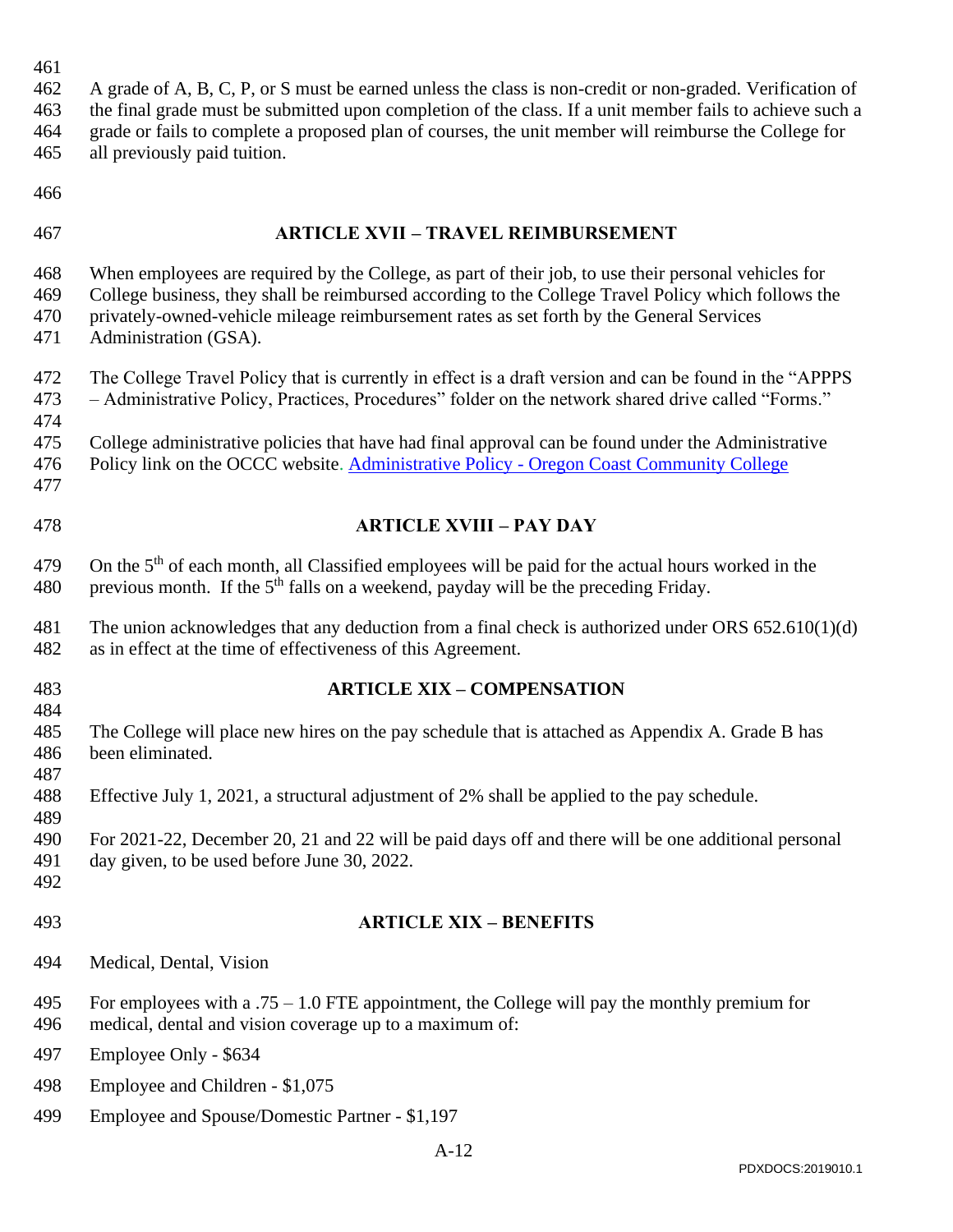- Employee, Spouse/Domestic Partner and Children \$1,687
- 
- Employees with a .5 .74 FTE appointment will have a monthly premium paid by the College prorated to the percentage of appointment.
- 
- If an employee chooses not to take any of the mandated employer insurance (medical, dental, vision), if permitted by law, \$100 per month shall be deposited into a Section 403-b account on behalf of the employee.
- The Benefits Advisory Committee (a representational committee) will meet annually to review and advise upon any changes to the College-offered benefits.
- 

# <span id="page-12-0"></span>**ARTICLE XX – RECLASSIFICATION**

If a unit member believes that their position is not properly classified under the College's salary

schedule, the unit member may make a formal written request to his or her supervisor, on a form

- prepared by the College, to review the classification. The reclassification form shall be available either
- 516 on the College website at [www.oregoncoast.edu](http://www.oregoncoast.edu/) or through the Office of Human Resources.

An employee may not make a formal request for a review more than once every two (2) years. The

supervisor will meet with the employee within thirty (30) calendar days of receiving the completed

reclassification form to review the request and a determination concerning the request will be made

within sixty (60) calendar days of receipt of the completed reclassification form. The employer can

extend the deadline for a final determination by up to thirty (30) additional days by notifying the

employee of the need for additional time prior to the sixty (60) day deadline.

<span id="page-12-1"></span>

# **ARTICLE XXI – RETIREMENT**

In accordance with established PERS directives, the College provides a retirement plan through the

Public Employees Retirement System (PERS). PERS membership is available to employees who are

appointed to PERS qualifying positions. OCCC will pay the employer contribution and will,

 additionally, "pick-up" the employee contribution to the plan for eligible members. Part-time employees appointed to positions which do not meet this requirement may still be eligible if working

concurrently for another PERS covered employer.

<span id="page-12-2"></span>

# **ARTICLE XXII – NONDISCRIMINATION**

The College is committed to providing equal employment opportunity through the practice of non-

discrimination with regard to race, color, sex, sexual orientation, religion, age, national origin, marital

status, disability or any other status protected by law. The College is committed to providing

- reasonable accommodation to qualified individuals with disabilities in accordance with applicable law.
- <span id="page-12-3"></span>

# **ARTICLE XXIII – LAYOFF OF STAFF**

 A. The College may lay off a unit member because of abolition of position, shortage of funds or work, a material change in duties, or changes in the organization the College determines warrant a layoff. In the event employee reductions become necessary the College will notify the Union and the affected employee(s) at least 14 days in advance of any layoff. A layoff is defined as elimination of a position or positions or a reduction of the overall employment hours from 20 hours or above to less than 20 hours. Duties performed in conjunction with laid-off positions may be reassigned to other employees if those duties are appropriate to the other employees' classifications.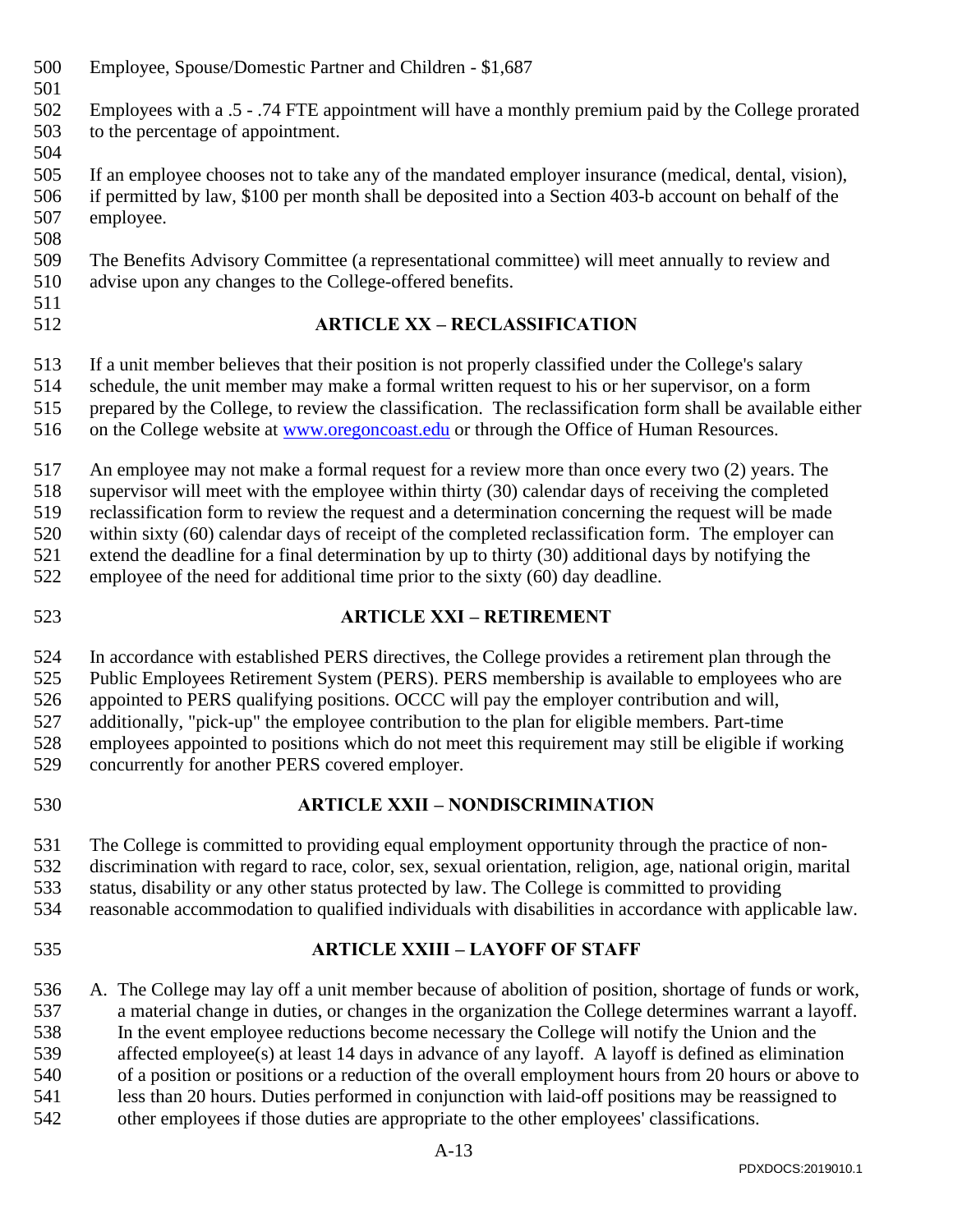- B. No temporary or permanent separation of a unit member from the College as a penalty or disciplinary action will be considered a layoff.
- C. Laid-off unit members will be eligible for recall to their former positions up to 12 months from the date of lay off. The laid-off unit member will be responsible for maintaining with the College a current address, e-mail address, and telephone number where the member can be contracted.
- D. If recall is offered the offer shall be sent by certified mail; any laid-off unit member offered a recalled position must confirm acceptance of their former position within to five business days of receipt of the offer. The unit member must be available to report to work within 15 days or they will forfeit all recall rights. Failure to confirm acceptance will also result in forfeiture of recall rights.
- E. Employees returning from a layoff shall have previously accrued sick leave reinstated. Participation and/or eligibility for PERS benefits will be governed by PERS rules and regulations existing at the time of the recall.
- <span id="page-13-0"></span>

### **ARTICLE XXIV – STRIKES/LOCKOUTS**

- The bargaining unit employees agree that during the term of this Agreement they will not call,
- encourage, support, or in any way be involved in any form of strike, boycott, slowdown, work
- stoppage or picketing and the College will not lock out employees.
- <span id="page-13-1"></span>

### **ARTICLE XXV – SCOPE OF THE AGREEMENT**

- This Agreement modifies or replaces the College's policies and practices which are in conflict with a provision of the Agreement.
- The parties agree that they have had full opportunity to negotiate over mandatory subjects of bargaining and that all agreements reached during bargaining are reflected in this Agreement. After ratification, this Agreement shall not be modified in whole or in part except by the mutual consent of the parties in a written agreement.
- 

### **ARTICLE XXVI – LABOR MANAGEMENT COMMITTEE**

- The College and Classified Representatives of AFT Local 6020 support a cooperative relationship between the parties, and in order to build that relationship, a Labor-Management Committee shall be established.
- The Committee should consist of no more than three representatives designated by the Union and three representatives designated by the College.
- The Committee's purpose shall be to provide a forum for a frank exchange of information, views, and ideas to address issues of mutual concern by the parties to this agreement. However, meetings shall not be used for negotiations or to discuss pending grievances. Meetings shall be held every month unless mutually agreed otherwise. Committee discussion shall not be publicized except for mutually agreed-upon recommendations.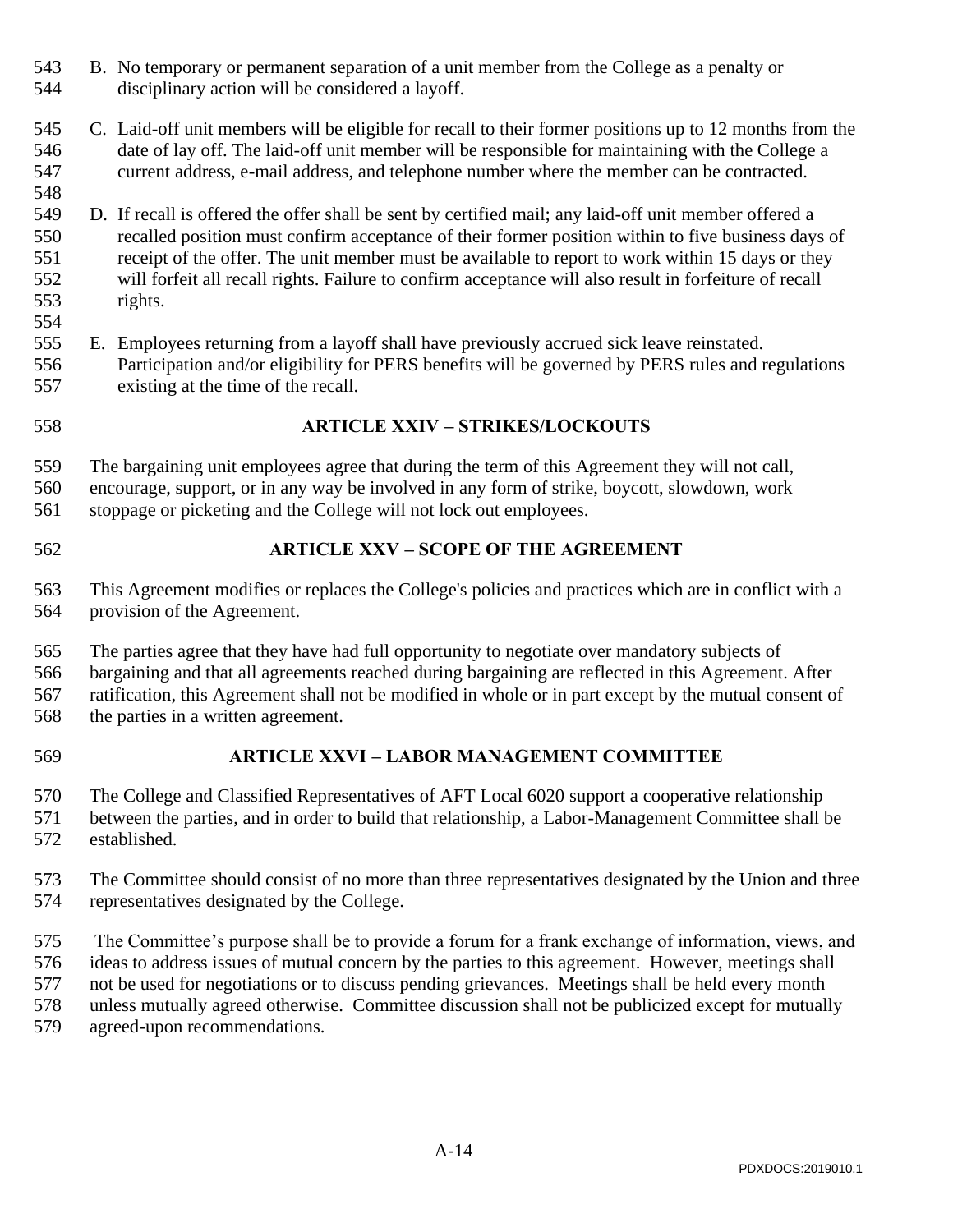<span id="page-14-1"></span><span id="page-14-0"></span>

| 580                                                                |                                                                                                                                                                                                                                                                                                             | <b>ARTICLE XXVII - SEPARABILITY</b>      |  |  |  |  |  |  |  |  |  |
|--------------------------------------------------------------------|-------------------------------------------------------------------------------------------------------------------------------------------------------------------------------------------------------------------------------------------------------------------------------------------------------------|------------------------------------------|--|--|--|--|--|--|--|--|--|
| 581<br>582<br>583                                                  | If any provision(s) of this Agreement are declared invalid by any court or State administrative law<br>body with jurisdiction to make such a declaration, the provision(s) shall no longer be operative or<br>binding on the parties, but the remainder of the Agreement shall be of full force and effect. |                                          |  |  |  |  |  |  |  |  |  |
| 584                                                                |                                                                                                                                                                                                                                                                                                             | <b>ARTICLE XXVIII - DURATION</b>         |  |  |  |  |  |  |  |  |  |
| 585<br>586<br>587                                                  | Unless otherwise noted, this Agreement shall take effect on the first day of the month following<br>ratification by both parties and shall remain in full force and effect until through June 30, 2022.                                                                                                     |                                          |  |  |  |  |  |  |  |  |  |
| 588<br>589<br>590<br>591<br>592<br>593<br>594<br>595<br>596<br>597 | By:<br>Shannon McKibben, AFT Classified<br><b>Bargaining VP</b><br>7022<br>Date                                                                                                                                                                                                                             | Dr. Birgitte Ryslinge, President<br>Date |  |  |  |  |  |  |  |  |  |